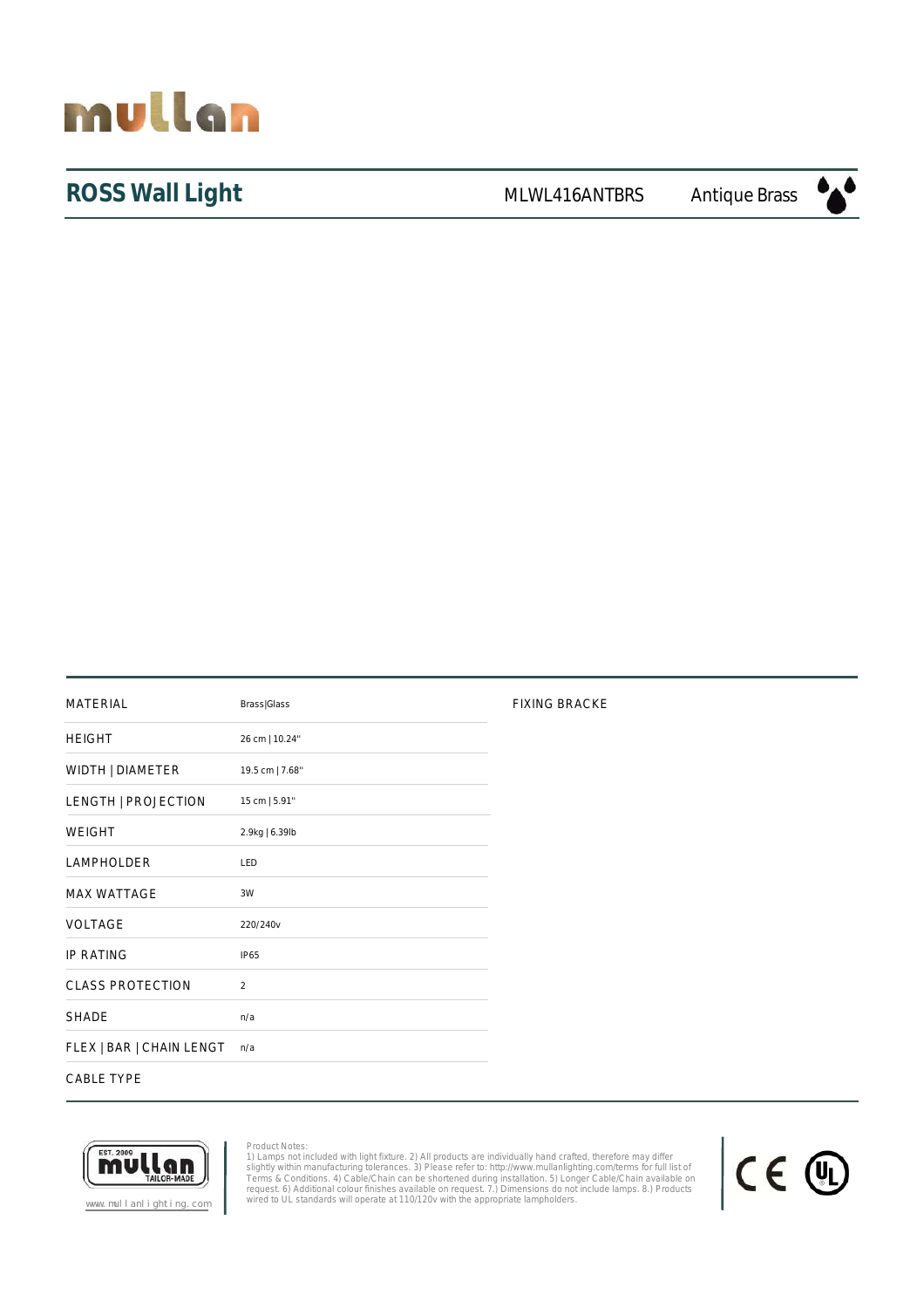

# ROSS Wall Light **MLWL416ANTSLV** Antique Silver



# MATERIAL Brass|Glass Brass|Glass FIXING BRACKE HEIGHT 26 cm | 10.24'' WIDTH | DIAMETER 19.5 cm | 7.68" LENGTH | PROJECTION 15 cm | 5.91" WEIGHT 2.9kg | 6.39lb LAMPHOLDER LED MAX WATTAGE 3W VOLTAGE 220/240v IP RATING IP65 CLASS PROTECTION 2 SHADE n/a FLEX | BAR | CHAIN LENGT n/a CABLE TYPE



Product Notes:<br>1) Lamps not included with light fixture. 2) All products are individually hand crafted, therefore may differ<br>5) Lamps not included with light fixture. 3) Please refer to: http://www.mullanlighting.com/terms